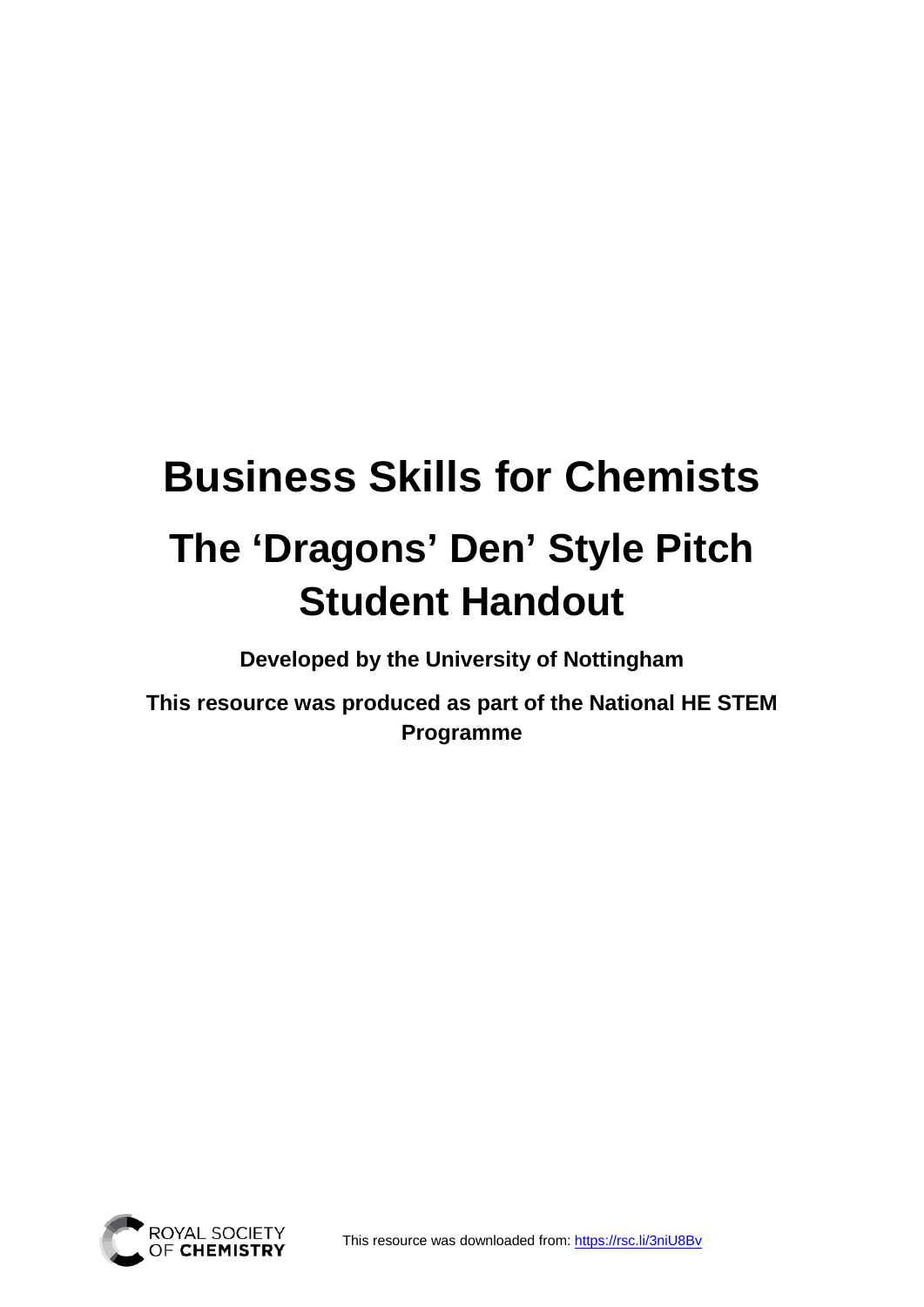# **The 'Dragons' Den' Style Pitch**

In the final session of this course you will pitch your group's 'hypothetical', but plausible, new product, idea or service which you have generated during the three Ingenuity sessions of this course, as a fully fledged business proposition.

### **The Scenario**

Your team/group forms part of the Novel Concept Department of a large multinational company which has significant capability within the chemistry sector. This company is forward thinking and realises that many of its products, which have been very successful and have generated a lot of capital, are coming off patent over the next few years which will significantly affect the overall profits of the business. With this in mind, the directors have challenged your team/group to come up with novel chemistry-based products, ideas or services which can be commercialised to secure the future success of the company.

The directors, who will be here personally to listen to the new ideas that you have generated, have a 'money is not an issue' approach if they feel that your idea and business plan is of suitable quality to take on to the next stage of the developmental process. You therefore will **not need to ask them for capital investment** (money). Instead, the directors are looking for you to address the following points, amongst others:

#### **1. The background of your idea, product or service, for example:**

- o What is the problem that you are addressing?
- o Is there a market need? Why this market need is not currently being met?
- o What is the closest current solution to your problem (that you are aware of)? What are its weaknesses?
- o What is your solution to this problem? How does it work?
- o What are your solution's unique selling points (USPs)?
- o Can it be made? Does it require chemistry to operate/manufacture?
- o Is your solution better than the others currently available? Why?

#### **2. The market for your idea, product or service, for example:**

- o Who is your market/customer?
- o Where are your customers and how large do you think your market is?
- o Is your market growing or contracting?
- o Will your customer buy your product? Why?
- o Do you think there will be, or are you aware that there is any competition in your market place? How will you beat the competition?

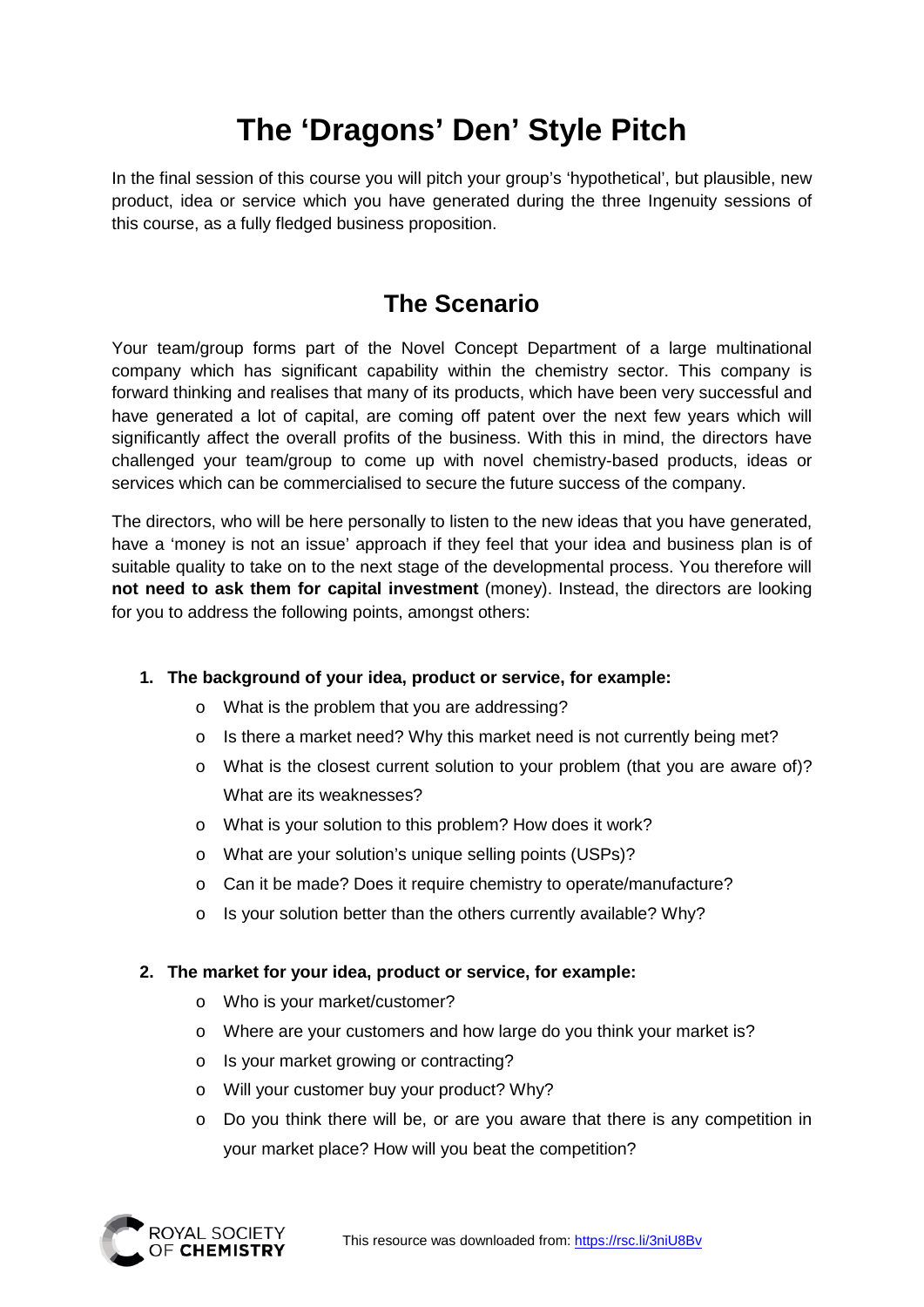#### **3. What is the future for your idea, product or service, for example:**

- o How will you take your product to the market and sell it?
- o Can your product be patented? Why is it novel and inventive (relative to the prior art that you are aware of)?
- o Can you foresee any regulatory requirements that you will need to overcome? Will this be difficult, time-consuming or expensive?
- o Where could you take this idea, product or service in the future to grow the business as a whole?

#### **4. Summary/close**

A prize will be awarded to the team who the directors feel have the best understanding of how their idea, product or service will benefit the company in the future, by addressing the points above (amongst others). The directors will then take the winning proposal to the next board meeting to discuss taking in on to the next stage of the product development process.

### **The Rules**

#### **The Pitch**

- You will have time to prepare your pitch during the first half of the final session of this course and we will be present to mentor or advise you should you require it.
- **The first pitch will commence at 1515.**
- **Each group member MUST speak during the pitch and answer questions.**
- **Pitches must not be longer than 8 mins, with 2 mins of Q&A.**
- A hand drawn poster can be made to assist you with your pitch, but please only make one if it will help you describe your product, idea or service and/or how it works.
- We are not judging the quality of the poster so do not spend much time on it.
- All pitches will be filmed and posters photographed for archiving purposes.
- The prize will be awarded to the group who has the best thought through presentation and business model for their idea, product or service, not the group who has the best/most original idea.
- The panel may ask you 'hypothetical' questions, for example "when you conducted market research with your prototype, what did your customers think of your product?" You are free to think on your feet, and give a well balanced answer to this question.

#### **The Proposal**

- We are giving you a free license to claim whatever you like during your pitch, as long as it is within reason. For example you may say that:
	- o The technology on which your product, idea or service relies on exists, even if you are not aware that it does.
	- o That the company has the technology and capability to make your idea, product or service a reality, even if you are not aware that it can be made.
	- o That you could file for a patent to protect your idea, product or service even if you think someone else may have already done this, etc.